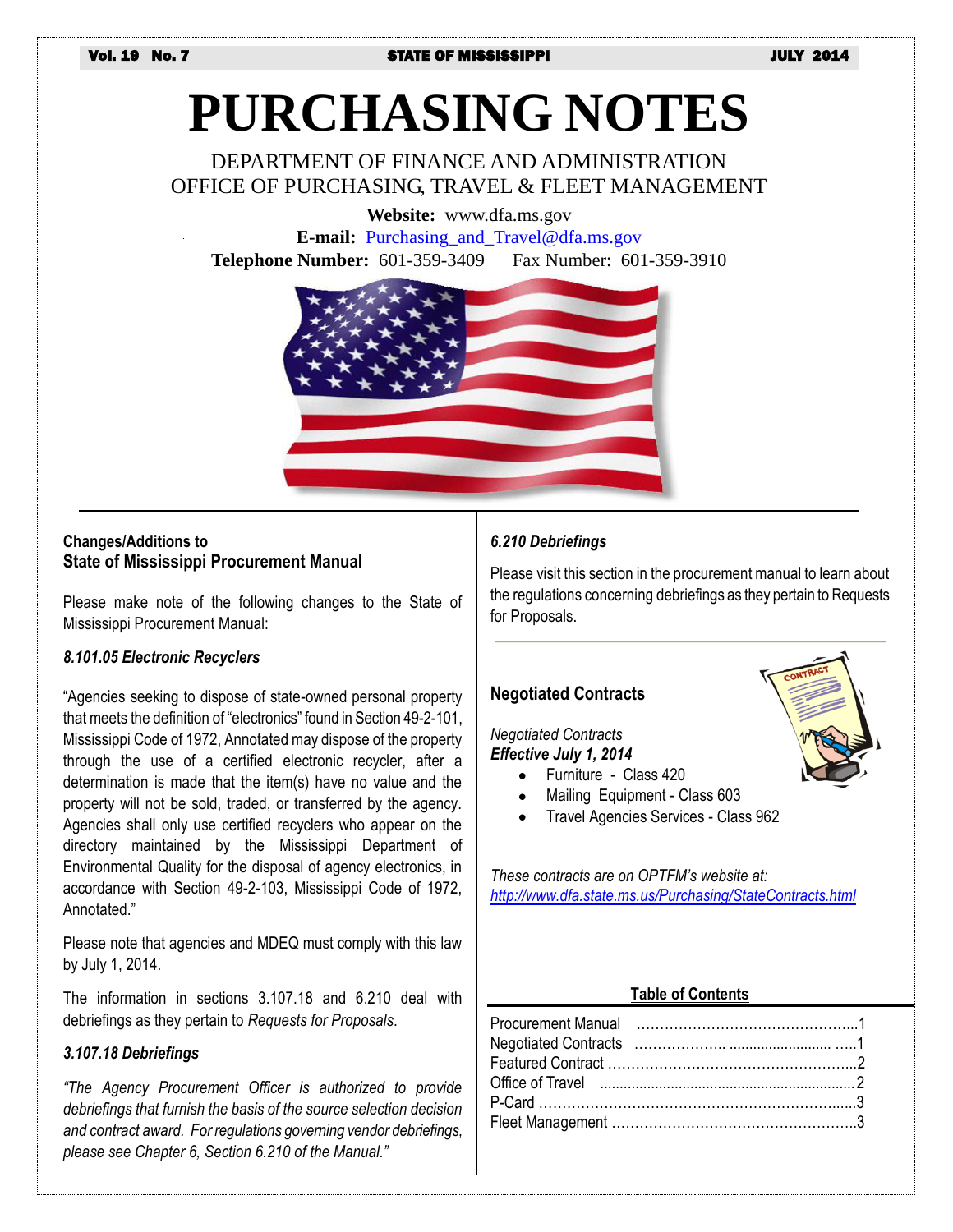



**Vehicles and Police Vehicles**

**Type of contract**: Competitive Bid

There are currently nine (9) vendors on this contract. The best way to view vendors and options for this contract is to go to: [http://www.dfa.state.ms.us/Purchasing/StateContracts/VehicleList07](http://www.dfa.state.ms.us/Purchasing/StateContracts/VehicleList070.html) [0.html](http://www.dfa.state.ms.us/Purchasing/StateContracts/VehicleList070.html)

**Vendors**: Butch Oustalet Ford; Country Ford; Gray- Daniels Ford; Landers Dodge; Rogers-Dabbs Chevrolet; Roundtree of Jackson; Turan-Foley Chevrolet; Gray-Daniels Toyota; Howard Wilson **Chrylser** 

**Bid Contracts:** Vehicles - 070-31 and Police Vehicles - 070-32

**Dates of Contract:** October 1, 2013 through September 30, 2014

**Contract Analyst**: Billy Beard

**Contract Spend**: \$29,091,944

# **Office of Travel**

#### **Travel Agency Contract**

The Office of Purchasing, Travel and Fleet Management has approved a list of travel agencies to provide travel



services for the officers and employees of the State of Mississippi. This multiple award contract is based on proposals received from various agencies and will run from July 1, 2014, through June 30, 2015.

Employees can make reservations for all travel arrangements, either through one of the state contract travel agencies or by other methods.

The state contract travel agencies are not required to enforce state rules and regulations, only to administer them, and will book arrangements as specified by the traveler. For example, if they will be booking your vehicle rental along with airfare, specify that they are to book with the vendor(s) on state contract.

To utilize the contract, each entity may choose one or more state contract travel agencies to handle its travel requirements. Simply contact the travel agency listed in the contract and identify yourself as a state employee. It is our recommendation that the agency advise its employees which travel agency(s) is to be used and designate a liaison within your office to work with the travel agency(s).

More than one quote is not necessary for all flights which are booked through one of the contract travel agencies. However, the entity must maintain in its files a cost comparison showing a minimum of two (2) fares if you do not go through a contract travel agency. This cost comparison must show the fare and any issuance costs and must show a savings and shall be submitted along with the employees Travel Voucher. Neither of these quotes should be through a travel agency if they will not be used.

The only approved methods for paying the contract travel agencies for air travel tickets are through charges on the State of Mississippi Travel Card, the Cardless (BTA), the employee's personal credit card, or through direct billing when authorized by the Travel Agency.

The contract for Travel Agency Services is available on the Office of Purchasing, Travel and Fleet Management's website at: [http://www.dfa.state.ms.us/Purchasing/Travel/Travel.html.](http://www.dfa.state.ms.us/Purchasing/Travel/Travel.html) 

# **Travel Card Program**

Our program is growing! Every time you use your card or business travel account, especially within the State of Mississippi, where the Travel Card is tax-exempt, you are saving the State money. We are excited to announce that we now have 117 State Agencies, Universities, and Governing Authorities on board with over 500 accounts!

If you would like to enroll in the UMB Visa Travel Card Program, please visit the Office of Purchasing, Travel and Fleet Management's website at: <http://www.dfa.state.ms.us/Purchasing/Travel/Travel.html> and scroll all the way to the bottom for more information.

If you have any questions, please contact Laurie Pierce at [Laurie.Pierce@dfa.ms.gov.](mailto:Laurie.Pierce@dfa.ms.gov)